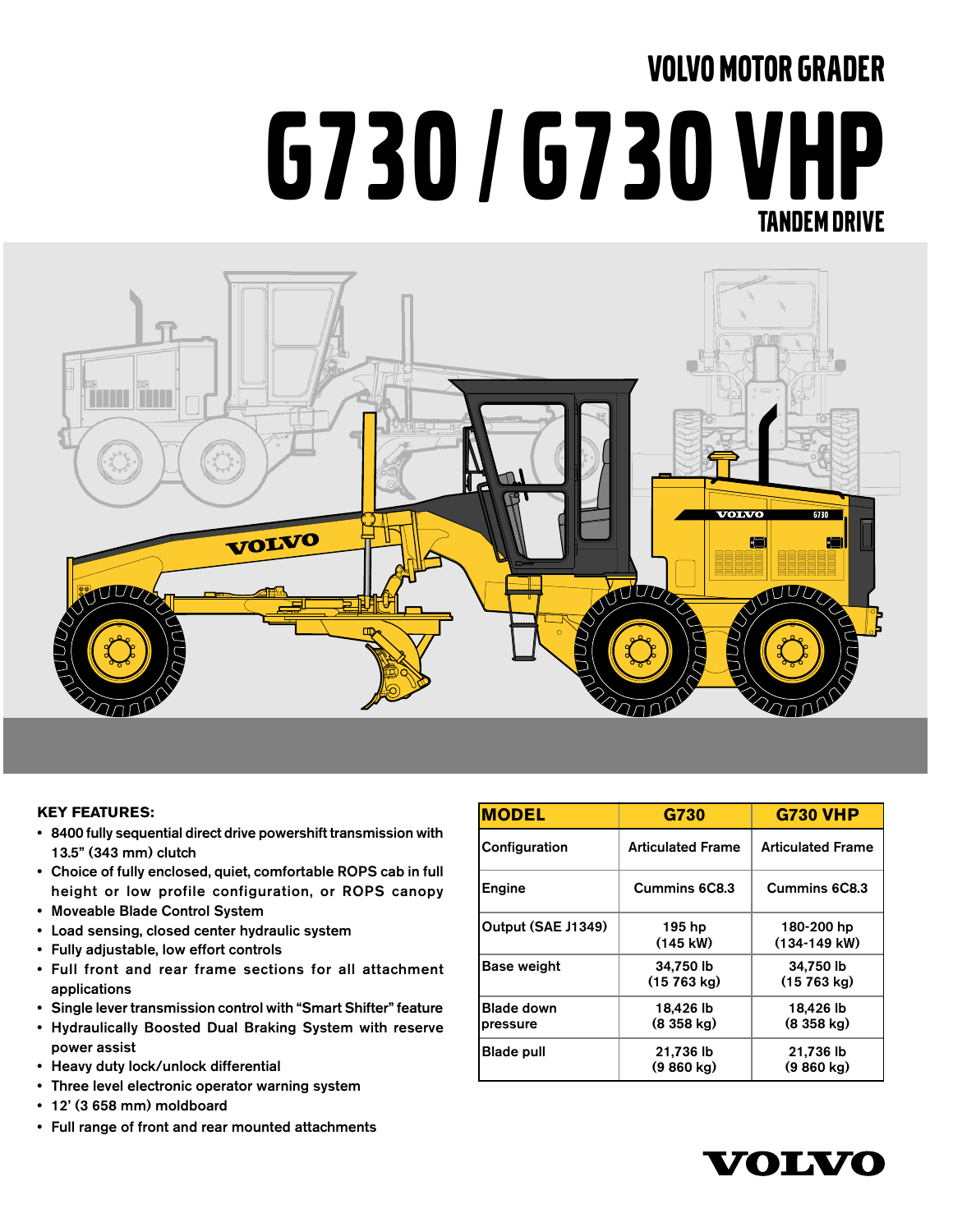

#### **BASE OPERATING WEIGHT (Standard Equipment)**

Weights shown include full cab with ROPS, all operating fluids and operator.

#### G730 / G730 VHP

Weight adjustments for various options are listed.

Typically equipped operating weight: includes 17.5 x 25, 12 PR, L-2 tires on 14" (356 mm) rims and 14' x 29" x 1" (4 267 mm x 737 mm x 25 mm) moldboard and scarifier.

G730 / G730 VHP ................. 37,782 lb (17 139 kg)



#### **PRODUCTIVITY (Standard Equipment)**

Maximum blade pull (no wheel slip, 0.9 traction co-efficient) ....................................... 21,736 lb (9 860 kg)

Blade down pressure

- cutting capability

 (ISO 7134) ................................... 18,426 lb (8 358 kg) Blade down pressure is the maximum downward force which may be applied at the cutting edge.



**ENGINE DATA**

```
G730
```

| . |                                                            |
|---|------------------------------------------------------------|
|   |                                                            |
|   |                                                            |
|   |                                                            |
|   | Bore & stroke $A AQ'' \vee B Q''$ (114 mm $\times$ 135 mm) |

| Bore & stroke  4.49" x 5.32" (114 mm x 135 mm) |  |
|------------------------------------------------|--|
|                                                |  |
| Rated gross brake horsepower                   |  |
|                                                |  |
| Rated net brake horsepower                     |  |
|                                                |  |
| Torque @ 1500 RPM  636 lb.ft (862 N.m)         |  |
|                                                |  |
|                                                |  |

#### G730 VHP

| Type  4 Cycle, Turbocharged, Aftercooled       |                    |
|------------------------------------------------|--------------------|
|                                                |                    |
| Bore & stroke  4.49" x 5.32" (114 mm x 135 mm) |                    |
|                                                |                    |
| Rated gross brake horsepower @ 2200 RPM        |                    |
| - Gears forward 1, 2 and                       |                    |
|                                                | $(144 \text{ kW})$ |
| - Gears forward 3-8 and                        |                    |
|                                                |                    |
| Rated net brake horsepower @ 2200 RPM          |                    |
| - Gears forward 1, 2 and                       |                    |
|                                                |                    |
| Torque @ 1500 RPM 542 lb.ft (735 N.m)          |                    |
|                                                |                    |
| - Gears forward 3-8 and                        |                    |
|                                                |                    |
| Torque @ 1500 RPM  711 lb.ft (964 N.m)         |                    |
|                                                |                    |

Engine equipped with a two stage, dual element, dry type air cleaner with evacuator and dash mounted service indicator. 24 volt starting and electrical system with 75 amp (1800 watt) brushless alternator with internal voltage regulator. Two heavy duty 12 volt maintenance free batteries with 625 cold cranking amps (CCA) and 180 minutes reserve capacity per battery. 900 CCA batteries available optionally. System includes battery disconnect.

Performance: Rated net brake horsepower SAE standard J1349/ISO 3046-2 conditions with water pump, lubricating oil pump, fuel system, air cleaner, muffler, alternator and cooling fan.



#### **TRANSMISSION**

Make/Model ................................................................ Volvo 8400 Fully sequential, direct drive, powershift transmission. Engine cannot be started if transmission is in gear. Single lever transmission controller provides electronic self-diagnostics. The flywheel mounted, multi-disc master clutch is oil cooled for long life.

Ground speeds at 2200 RPM with standard tires:<br>Enward Beverse Forward Reverse<br>Gears mph km/h Gears Gears mph km/h

| 1  2.8  4,4   | 1  2.8  4,4   |
|---------------|---------------|
| 2  3.9  6,2   |               |
| 3  5.3  8,5   | 2  5.3  8.5   |
| 4  7.5  11,9  |               |
| 5  10.5  16,9 | 3  10.5  16.9 |
| 6  14.7  23.6 |               |
| 7  20.2  32,7 | 4  20.4  32,7 |
| 8  28.5  45,7 |               |
|               |               |

Transmission guard is standard equipment and is hinged for easy access.

#### **DIFFERENTIAL / FINAL DRIVE MIN**

Make/Model ............................................................... Volvo SR40 Single reduction final drive with an operator controlled lock/unlock differential. Rear axles are case hardened, supported on double row spherical roller bearings.

**TANDEMS**

Oscillating tandem case has internal gusseting for maximum torsional strength. Field proven split ring/ flanged sleeve tandem mounting and 1" (25 mm) thick inner wall resists flexing from side loading during severe applications.

| Depth |  |  |
|-------|--|--|
| Width |  |  |
|       |  |  |
|       |  |  |
|       |  |  |
|       |  |  |
|       |  |  |

**BRAKES**

Service Brakes ..................................................... Foot operated Fade resistant, hydraulically actuated, oil disc service brakes located at the 4 tandem drive wheels are self-adjusting, fully sealed and maintenance free. System features crossover dual braking circuits for even braking on both sides of the grader. Includes reserve power assist and operator warning system (visual and audible).

Parking Brake .................................................... Hand operated Independent, disc type hand brake on transmission output shaft and effective on all 4 tandem drive wheels. Includes visual and audible operator warning system for parking brake on, transmission in gear condition.

Braking systems to SAE Recommended Practice J1473 OCT. 90, and J1152 APR. 80; ISO 3450-1993-01-28. Volvo uses asbestos free brake components.

| <b>WHEELS &amp; TIRES</b>   |
|-----------------------------|
| <b>(Standard Equipment)</b> |

Bolt-on rims are interchangeable between the front wheels and rear tandem wheels.

### **FRONT AXLE**

Type .............. Fully welded steel truss, gusseted for torsional strength, oscillates on a single 3.5" (89 mm) diameter center pivot pin

| Twin 3" (76 mm) diameter wheel lean cylinders with |  |
|----------------------------------------------------|--|
| lock valve are standard equipment.                 |  |



Hydraulic power front wheel steering incorporating two steering cylinders. Meets SAE J1511 OCT. 90 with optional supplemental steering.

| Minimum turning radius using articulation,  |  |
|---------------------------------------------|--|
| front axle steering, wheel lean             |  |
| and unlocked differential  25'6" (7 772 mm) |  |
|                                             |  |
|                                             |  |
| Articulation lock standard                  |  |
|                                             |  |



Full front and rear frame sections.

Front: Fully welded box section. Dual sloped front frame provides excellent forward visibility. Minimum dimensions of

| box section  10.5" x 14.0" (267 mm x 356 mm)  |  |  |
|-----------------------------------------------|--|--|
| Plate thickness - top & bottom  1.25" (32 mm) |  |  |
|                                               |  |  |
| Vertical section modulus                      |  |  |
|                                               |  |  |
|                                               |  |  |

| 137.7 cu in (2 256 cm. <sup>3</sup> ) |
|---------------------------------------|
| $(1000 - 1)$ $(1000 - 3)$             |

maximum ........................................ 283.9 cu in (4 652 cm3)

Linear weight - minimum-maximum ........ 148.7 lb/ft - 244.2 lb/ft (221.3 - 363.4 kg/m)

Rear: Full rear frame permits modular powertrain mounting for ease of service and simplifies attachment mounting.

#### Minimum dimensions of

rear frame ............... 4.0" x 11.0" (102 mm x 279 mm) Plate thickness .............................................. 1.0" (25 mm)



Twin 4.5" (114 mm) hydraulic cylinders articulate the frame 22º right and left. Anti-drift lock valve



maximum leverage and minimum wear. Circle is fabricated from high tensile steel and all running surfaces are precision machined.

The circle is held in place at six points by three adjustable clamp plates and three adjustable guide shoes, providing optimum circle support and load distribution. The primary set of clamp and guide shoes is located at the front of the circle where greatest loading occurs. DURAMIDE™ faced clamp and guide shoes prevent metal-to-metal contact and provide maximum service life.

DURAMIDE™ is a synthetic bearing material that maximizes service life and reduces circle system maintenance requirements.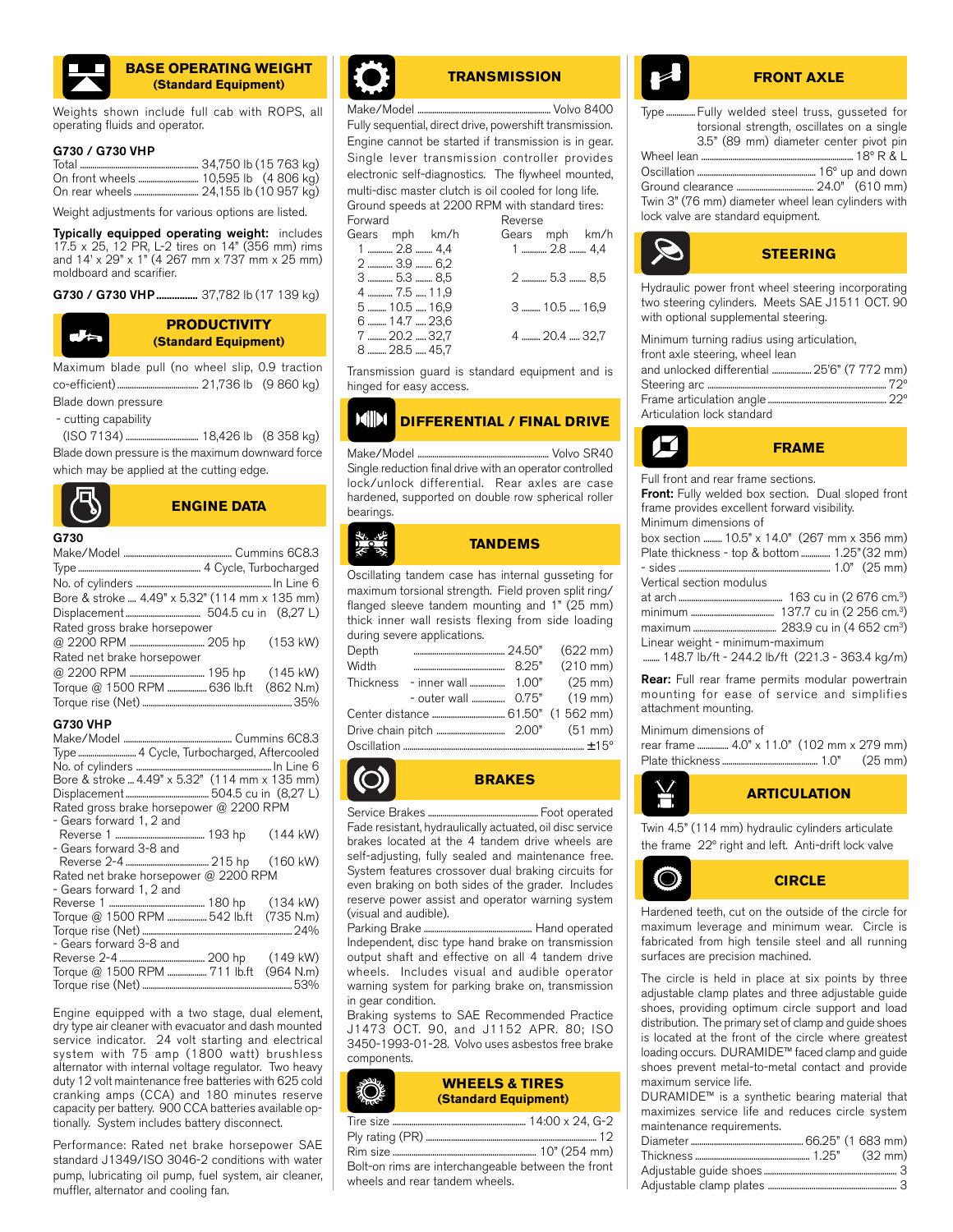

#### **CIRCLE DRIVE**

The Volvo dual cylinder circle drive system uses direct acting hydraulic power for exceptional turning and holding capability under full load. The circle drive system uses hardened drive pinions and is fully protected against impact damage by an overload cushion valve as standard equipment.



#### **DRAWBAR**

Fully welded box section. Narrow "T" design permits optimum visibility to the work area. Drawbar ball stud provides an adjustment to compensate for different tire sizes. Blade lift cylinder anchors are straddle mounted on drawbar to provide maximum strength and support.

Dimensions of

box section ................. 6.5" x 6.5" (165 mm x 165 mm) Plate thickness ........ 1.0" & 0.75" (25 mm & 19 mm)



#### **MOLDBOARD**

Standard moldboard with

|                                              | $(3658 \text{ mm} \times 635 \text{ mm} \times 22 \text{ mm})$ |
|----------------------------------------------|----------------------------------------------------------------|
| Blade material  SAE 1050 high carbon steel   |                                                                |
| Edge through hardened  6" x 5/8" boron steel |                                                                |
|                                              | $(152 \, \text{mm} \times 16 \, \text{mm})$                    |
|                                              |                                                                |
|                                              |                                                                |
| Slide rails supported by DURAMIDE™ bearings. |                                                                |

#### **BLADE RANGE: MOVEABLE BLADE CONTROL SYSTEM**

#### (Dimensions shown with standard moldboard) LEFT RIGHT

| Reach outside tires - articulated          |  |  |
|--------------------------------------------|--|--|
| frame  120.0" (3 048 mm) 119.5" (3 035 mm) |  |  |
| Reach outside tires - straight             |  |  |
| frame 79.5" (2 019 mm) 79.0"(2 007 mm)     |  |  |
| Blade slide  26.5" (673 mm) 26.5" (673 mm) |  |  |
| Circle side                                |  |  |
| shift  30.5" (775 mm) 29.5" (749 mm)       |  |  |
| Maximum bank                               |  |  |
|                                            |  |  |
| Blade ground clearance  17.5" (445 mm)     |  |  |
|                                            |  |  |
|                                            |  |  |
|                                            |  |  |

Superior blade mobility permits steep ditch cutting angles and bank sloping outside overall machine width.

inn Tw



# **CAB & CONTROLS LOAD SENSING**

All controls and gauges are housed in the fully adjustable steering pedestal and right hand console. Located in the pedestal head are the engine oil pressure, coolant temperature and fuel level gauges, transmission gear indicator and a three level electronic monitoring display. Pedestal located switches include: differential lock/unlock, independent moldboard floats (optional) and combination turn signal, hazard lights, and high beam headlight switch. Heater and wiper/washer controls, lighting and accessory switches are grouped in the operator's right hand console. This console also contains the ignition key and access to the circuit breaker panel. An accelerator/decelerator foot pedal and slider type hand throttle are standard equipment. Outside mounted rear view mirrors (L&R) are standard. Interior operator noise level ranges from 78 to 81 dB(A) per ISO 6394 (enclosed cab). CAB OPTIONS

- High capacity heater/air conditioner c/w adjustable vents, temperature control and 3 speed fan
- Fully adjustable, suspension seat
- Lower opening vent windows
- Rear windshield wipers and washers
- Lower front window wipers and washers
- Modular, 24 volt radio and cassette player with remote control
- Operator Convenience Package (lunch box, steel vacuum bottle and holder, ashtray)
- 24 volt to 12 volt convertor for electrical accessories or two way radio installations

#### FULL HEIGHT CAB WITH ROPS INSIDE DIMENSIONS

Height ................................................................74.0" (1 880 mm) ...56.0" (1 422 mm)<br>...55.5" (1 410 mm) Depth @ controls ...... An optional Low Profile Cab is available with an inside height of 62" (1 575 mm). All Volvo Grader cabs and canopies are designed to meet or exceed SAE J1040 APR. 88, ISO 3471/1-1986(E), and 86/ 295/EEC ROPS requirements. The seatbelt is 2" (51 mm) wide and meets SAE J386 JUNE 93; ISO 6683-1981(E). A cushioned vinyl covered bucket seat with fore & aft and height adjustment is standard.

# **CAPACITIES**

|                                     | U.S.Gal. Imp.Gal. Litres |  |
|-------------------------------------|--------------------------|--|
|                                     |                          |  |
|                                     |                          |  |
|                                     |                          |  |
|                                     |                          |  |
| Hydraulic oil tank 23.8  19.8  90.0 |                          |  |
| Coolant antifreeze protection to    |                          |  |
|                                     |                          |  |
|                                     |                          |  |
|                                     |                          |  |

# **HYDRAULICS**

Closed center hydraulic system senses load requirements and maintains system pressure 250 psi (17,25 Bar) above the load pressure.

When hydraulic pressure is not required, system pressure is only 90 psi (6,2 Bar).

System features industry standard control arrangement c/w low effort, feathering type short throw levers located on a fully adjustable steering pedestal.

System incorporates lock valves to prevent cylinder drift under load in the following circuits: blade lift, moldboard tilt, circle shift, wheel lean, articulation and scarifier (optional). All hoses and fittings are equipped with o-ring seals.

Pump design features include cast iron end covers and center housing, and one piece gear and shaft assembly to ensure reliability and long service life.

Maximum pressure .......................... 2,500 psi (172 Bar) Output at 2200 RPM ........ 0-50.5 gpm (0-191 lpm) Filtration ................................................. 7 micron spin-on type

## **ATTACHMENTS**

| <b>SNOW</b>                                 | (318 kg)           |
|---------------------------------------------|--------------------|
| Hydraulic Wing                              |                    |
|                                             |                    |
|                                             |                    |
|                                             |                    |
| Snow Wing                                   |                    |
|                                             |                    |
| "V" Snow Plow                               |                    |
|                                             |                    |
|                                             |                    |
| <b>EARTH</b>                                |                    |
| Dozer Blade                                 |                    |
|                                             | (725 kg)           |
|                                             | (748 kg)           |
|                                             | $(510 \text{ kg})$ |
| Ripper/Scarifier, rear  2,625 lb (1 190 kg) |                    |
| Scarifier with 11 teeth.  1,725 lb          | (782 kg)           |
| Windrow Eliminator  1,300 lb                | $(590 \text{ kg})$ |



E - BLADEBASE

D - WHEELBASE

A - OVERALL LENGTH



|  | A Overall length  27'10" (8 484 mm) |  |
|--|-------------------------------------|--|
|  | B Overall width  8'4" (2 540 mm)    |  |
|  | C Overall height 11'2" (3 404 mm)   |  |
|  | - with Low                          |  |
|  | Profile Cab  10'2" (3 099 mm)       |  |
|  |                                     |  |
|  | E Bladebase                         |  |
|  | - ISO 7134  8'6" (2 591 mm)         |  |
|  | F Tread width  6'10" (2 083 mm)     |  |
|  |                                     |  |

#### **DIMENSIONS**

I

T